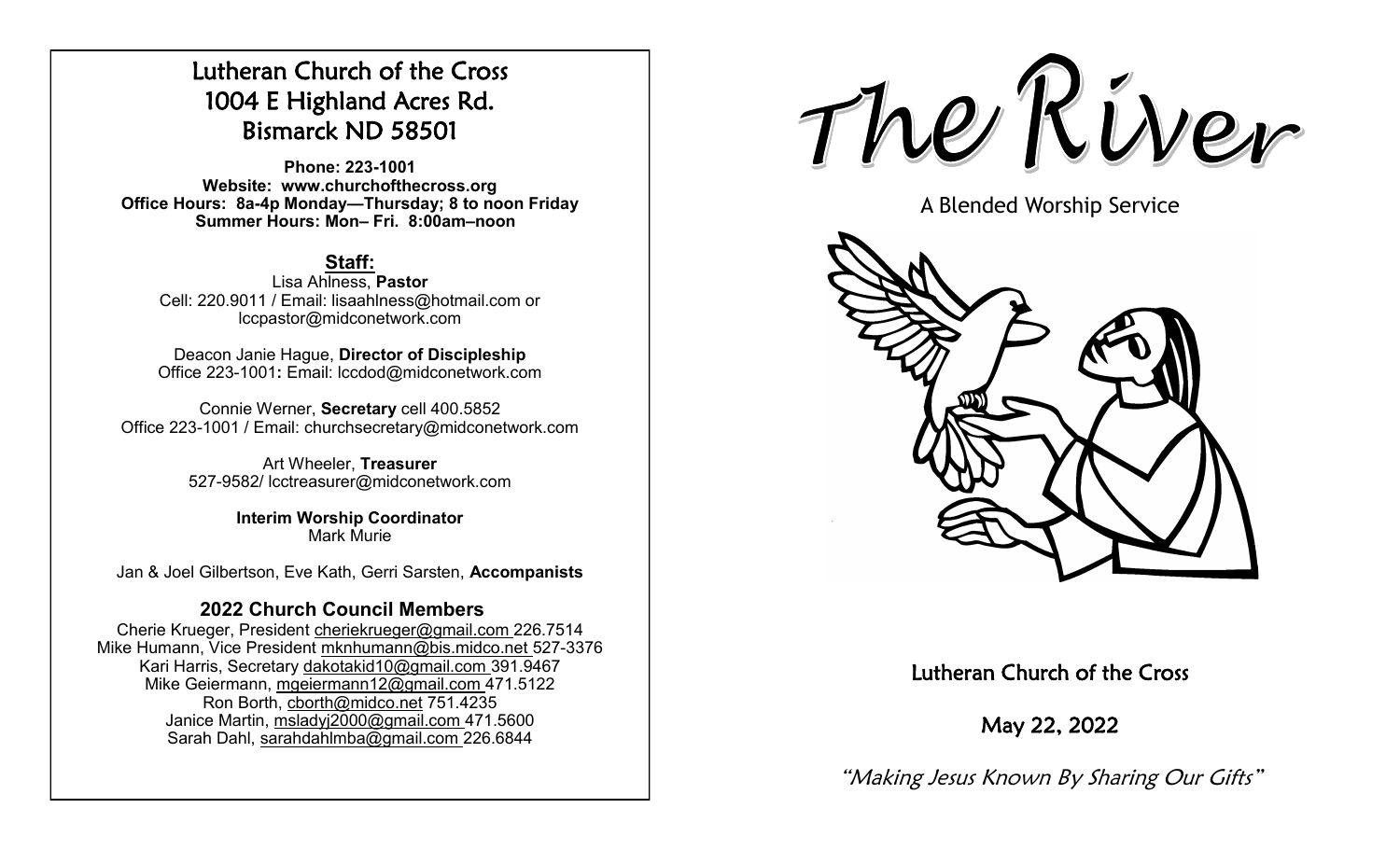### **LUTHERAN CHURCH OF THE CROSS** *"The River" Worship Service 6 th Sunday of Easter* **May 22, 2022**

### WE COME TOGETHER

*You are invited to sing with the Worship Team as we gather for worship. All songs and worship liturgy will be projected on the screens for your use.* 

#### **PRELUDE MUSIC**

 *"Here I Am Lord", "You Are Mine", "Great Is The Lord"*

### **WORDS OF WELCOME AND ANNOUNCEMENTS**

**GREETINGS OF PEACE**

**PRAYER OF THE DAY**

**OUR CONFESSION, GOD'S FORGIVENESS**

**GATHERING SONG:** *"Alleluia! Jesus Is Risen"*

WE HEAR GOD'S WORD

**FIRST READING:** Acts 16:9-15

**RESPONSIVE READING:** Psalm 67

**SECOND READING:** Revelation 21:10,22-22:5

**GOSPEL ACCLAMATION:** *"Alleluia! (Give the Glory)" Please Stand*

**GOSPEL READING:** John 14:23-29

**SERMON** Deacon Janie Haque

**"Mother the Camp"** is this month's Altar Focus. The list which you'll find on the round table in the narthex is wonderfully organized into categories, from office to food to craft items to maintenance to paper products and gas cards. All of these gifts help greatly with offsetting camp's summer costs. You make a difference in this ministry! Please pick one up the list for the next time you go shopping.



### Graduating Seniors

Graduation Sunday will be held on Sunday May 22nd and Wednesday May 25th. Congratulations to our graduates: Becca Basingthwaite, Mason Gurholt, Kaitlyn Hanson, Olivia Lee, Casey Odegaard, Bud Taylor, and Duncan Tufte,

We are in dire need of **volunteers** for coffee fellowship. We need dishwashers, (as no one has signed up past this week) and for treats. This activity can't sustain itself without the involvement of the congregation. Perhaps for the summer, coffee and treats should be suspended with just offering the time and place for people to gather. What do you think? The sign up sheets are on the long table in the middle of the fellowship room. Your help is needed!

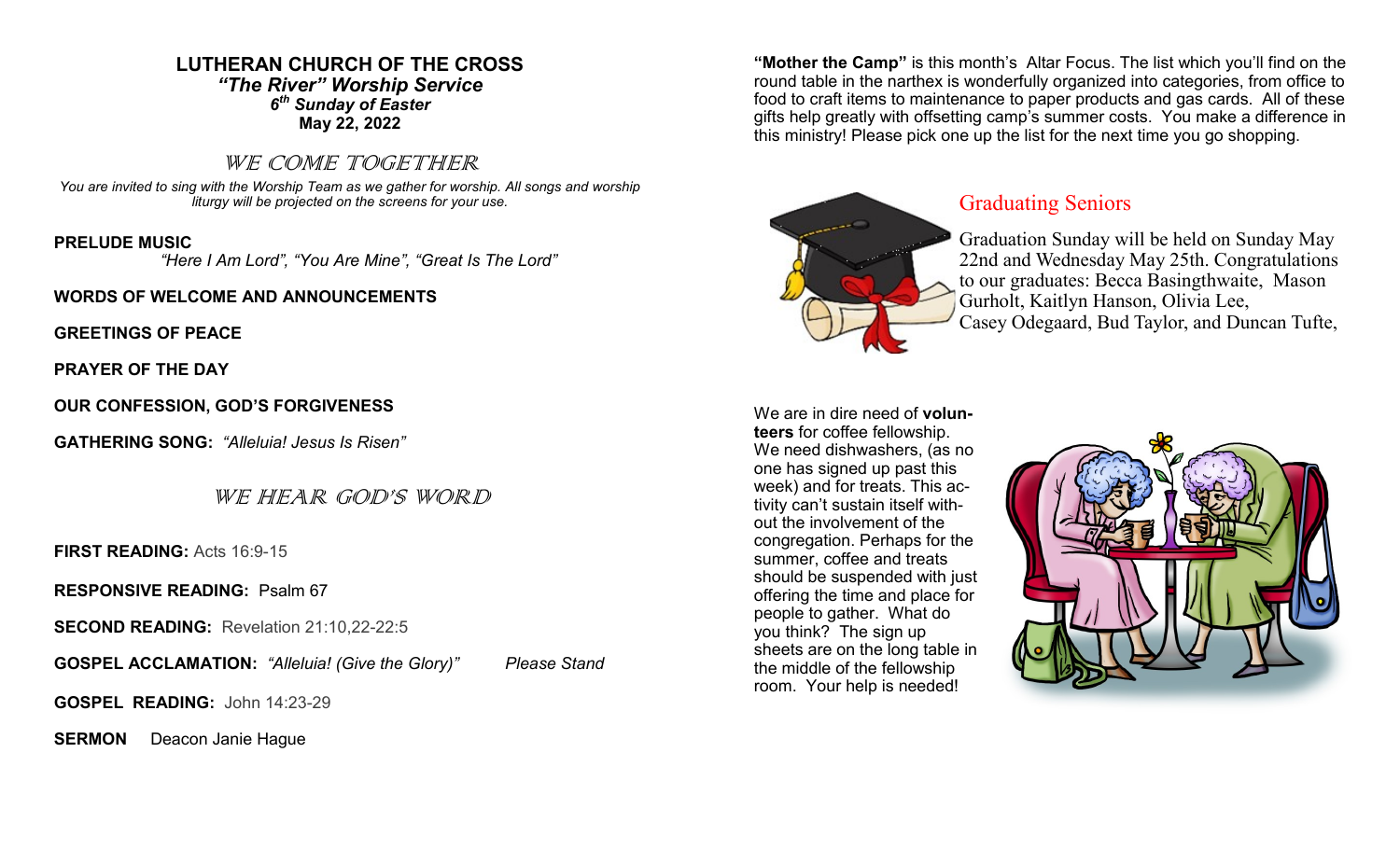### **ANNOUNCEMENTS**

**Welcome to Lutheran Church of the Cross, and to "The River" Blended Worship Service this morning!** If you are visiting with us today, please take a moment to sign the guestbook in the narthex.

**Book Club Choices:** Meets the 2nd Wednesday at 1:30 in the Library. June: THE BOOK OF LOST NAMES by Kristen Harmel July: THE MAID by Nita Prose Aug. BICYCLING WITH BUTTERFLIES by Sara Dykman

**Saturday, June 4th**, LCC will be serving brunch for The Banquet at the new DreamCenter at 1805 Park Avenue. We are looking for volunteers to serve. It is a 2 to 2 1/2 hour fun commitment. Contact Cheryl Moore if you would like to help at (701)471-6984.

LCC's Education Committee values the congregation's participation and input



as we continue to plan educational experiences for our members. **This particular survey is focusing on the youth and family opportunities**, with additional surveys for young adult and adult education coming soon. Please take 3-4 minutes to complete the survey and provide feedback to the committee by using the QR code listed here OR using this link **<https://www.surveymonkey.com/r/BGYVW6V> It will be available for completion until 5:00 p.m. May 27th**.

**VBS** will be held June 6-8th at LCC, from 5:30- 7pm. Our theme is "Tree of Healing." Participants will learn about the health and wellness for us and for our neighbors. "Tree of Healing" VBS is a chance for children and adults to consider what health means and how God invites us to share in the building of a just world where all can enjoy the gives of God's creation. You can register online at: [https://form.jotform.com/](https://form.jotform.com/lccdod/2022vbsregistration) [lccdod/2022vbsregistration](https://form.jotform.com/lccdod/2022vbsregistration) If you have any questions, please contact Deacon Janie.



|                                                                 | <b>SONG OF THE DAY:</b> "Children of The Heavenly Father" |  |  |
|-----------------------------------------------------------------|-----------------------------------------------------------|--|--|
| <b>PRAYERS OF THE CHURCH: "For All Good Things"</b>             |                                                           |  |  |
| <b>OFFERING/OFFERTORY:</b> "Give Thanks"                        |                                                           |  |  |
| <b>OFFERTORY PRAYER</b>                                         | <b>Please Stand</b>                                       |  |  |
| WE SHARE THE MEAL<br><b>PREPARATION FOR THE MEAL</b>            |                                                           |  |  |
| <b>LORD'S PRAYER:</b>                                           | Spoken                                                    |  |  |
|                                                                 | <b>INVITATION TO OUR LORD'S SUPPER</b> All are welcome    |  |  |
| <b>COMMUNION SONG: "When Peace Like A River"</b>                |                                                           |  |  |
| COMMUNION BLESSING/POST COMMUNION PRAYER<br><b>Please Stand</b> |                                                           |  |  |
| <b>BENEDICTION SONG:</b>                                        | Spoken                                                    |  |  |
| SENDING SONG/POSTLUDE SONG: "Go My Children With My Blessing"   |                                                           |  |  |
| DISMISSAL                                                       |                                                           |  |  |

*(All children are welcome to come to the front and play instruments during the Worship Team's postlude song)*

### **TODAY'S READING REFLECTION**

Visions abound in the readings for the sixth Sunday of Easter. Paul has a vision about what to do. John has a vision of what will be. Jesus provides visions of peace that surpasses human understanding and power beyond human imagination.

"Making Jesus Known By Sharing Our Gifts"